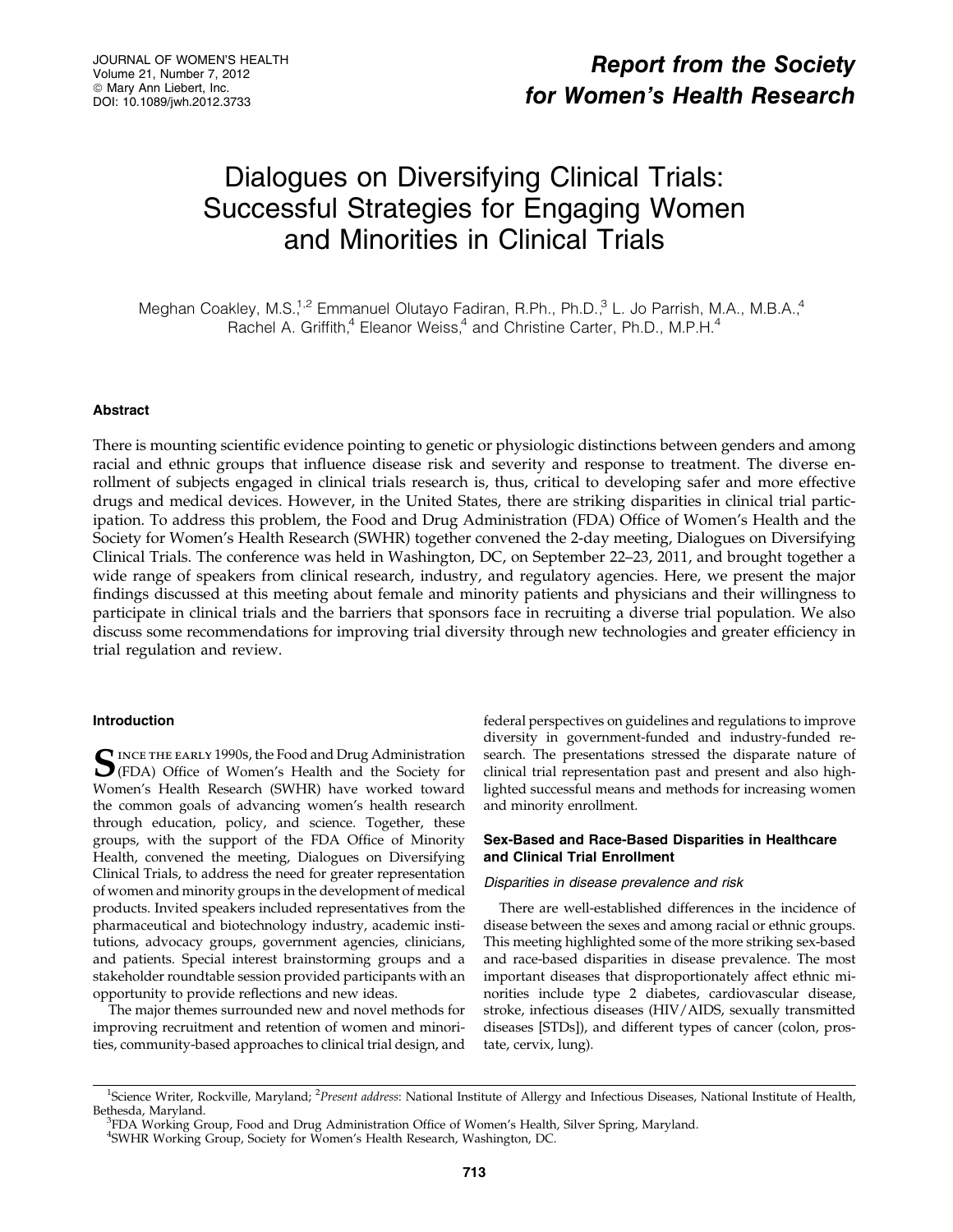Some of these variations result from genetic variants that are more common in certain subpopulations than others are; however, lifestyle and socioeconomic factors influence risk bias based on sex or race/ethnicity. For instance, women live longer and bear greater disease burden than men and require extra care for reproductive health and childbearing needs. Ethnic minority groups are disproportionately affected by poverty and low socioeconomic status (SES), which are linked to poorer health outcomes. Many racial health disparities stem from lack of access to quality healthcare and proper health awareness. Unfortunately this means that incidence of disease does not always match trial populations. For example, African Americans and Hispanics represent 12% of the U.S. population, respectively, but only 5% of clinical trial participants (P. Sanders, meeting presentation). (Classification of race and ethnicity varied throughout the conference, depending on the preference of the speaker. Unless otherwise noted, terms are interchangeable: Hispanic/Latino; African American/black; Native American/American Indian; Caucasian/white.) The numbers are even more disparate for the Hispanic population, which represent only 1% of trial participants but 16% of Americans (J. Tierney, meeting presentation). In cardiovascular device trials, sex distribution is  $67\%$  male.<sup>1</sup>

The Coalition to Eliminate Disparities and to Research Inclusion in Clinical Trials (CEDRICT) identified minority lack of disease education as a major barrier to recruitment. Other significant barriers to diversify enrollment, as reported by investigators and coordinators, are insurance status, patient inconvenience costs, availability of transportation, distance to the study site, and patient and family concerns about risk. However, race, age, and sex have been shown to play more significant roles in trial participation compared to proximity to trial location.<sup>2</sup>

There are also negative attitudes toward medical research that prevent patients from enrolling, but similar negativity is present in industry. From the sponsors' perspective, women and minority patients are more difficult to recruit, have less experience, and are relatively more costly to engage. In addition, minority patients with limited English proficiency can require costly translation services. National Institutes of Health (NIH)-funded studies have specific diversity requirements, but aside from FDA recommendations, there are no regulations currently in place that require industry sponsors to include women and minorities in their trials. Diversity is not a natural priority for industry, where decisions often are made by market attractiveness and potential for profit.

#### Implications of lack of diversity in clinical trials

Sex differences are observed in response to many drugs.<sup>3</sup> Females have a 1.5–1.7-fold greater risk of developing an adverse drug reaction, and several drugs have been withdrawn from the market over the last two decades because of sex-based adverse events.<sup>4</sup> Medical devices are particularly subject to gender bias, based on the significant physical differences between men and women. With regard to race and ethnicity, a number of studies have found variations in drug metabolism and toxicity in chemotherapy, $5$  antiretroviral agents, $6 \text{ immunosuppression}t \, drugs$ , and cardiovascular medications.<sup>8</sup>

## Successful Strategies for Diversity

#### Recruit female and minority physicians

The first step in engaging women and minorities in clinical trials is finding them. Research has shown that minority patients seek physicians of their own race, so bringing these doctors into trials is critical. Physicians are the gateway to the patient. There are a number of organizations dedicated to training female and minority investigators to increase their participation, including the National Clinical Trials Network, National Minority AIDS Council, Project Increase Minority Participation and Awareness of Clinical Trials (IMPACT, initiated by the National Medical Association), and the National Hispanic Research Network. Some pharmaceutical companies are also taking their own initiatives.

#### Build trust through communication

Many racial and ethnic groups have been exploited in medical research in the past, so they are often hesitant to participate. Investigators must make a concerted effort to overcome this history of distrust. The National Bioethics Research Initiative, Building Trust Between Minorities and Researchers, is working to assess the experiences and attitudes of African Americans and Hispanics toward medical research.

Throughout the meeting, many speakers stressed the need for transparent communication. Sponsors must demonstrate the importance of the trial and the potential benefits for the patient and his or her community. All patients, not just minorities, want to feel that they are valued and appreciated. Most importantly, the dialogue must take place on a level the patient can relate to, without condescension. Cultural sensitivity is also important when engaging minority communities. This is particularly critical in the American Indian and Alaska Native (AI/AN) communities, who often have cultural traditions or religious beliefs that conflict with modern research methods.

## Educate to raise awareness

Lack of health awareness and disease education in underserved populations means they often do not (1) recognize the signs and symptoms of disease, (2) recognize the importance of treatment, (3) readily seek or comply with treatment, and (4) know or understand their treatment options or the possibility for clinical trial enrollment. Patients must be empowered to demand quality healthcare and have all the information needed to make their own decisions about their treatment.

Physicians need to be educated as well. They not only must be made aware of trials but also must fully recognize sex-based or race/ethnicity-based differences in disease prevalence or symptoms. For example, a study found that only 17% of cardiologists correctly identified women as having greater risk for heart disease than men.<sup>9</sup> Project IMPACT uses education to increase awareness, knowledge, and participation for both minority patients and physicians to overcome the barriers to minority enrollment. They also train investigators on trial ethics and regulation and the business aspect of clinical trials participation.

#### Involve communities

One particularly successful means for building trust, educating patients, and raising awareness is through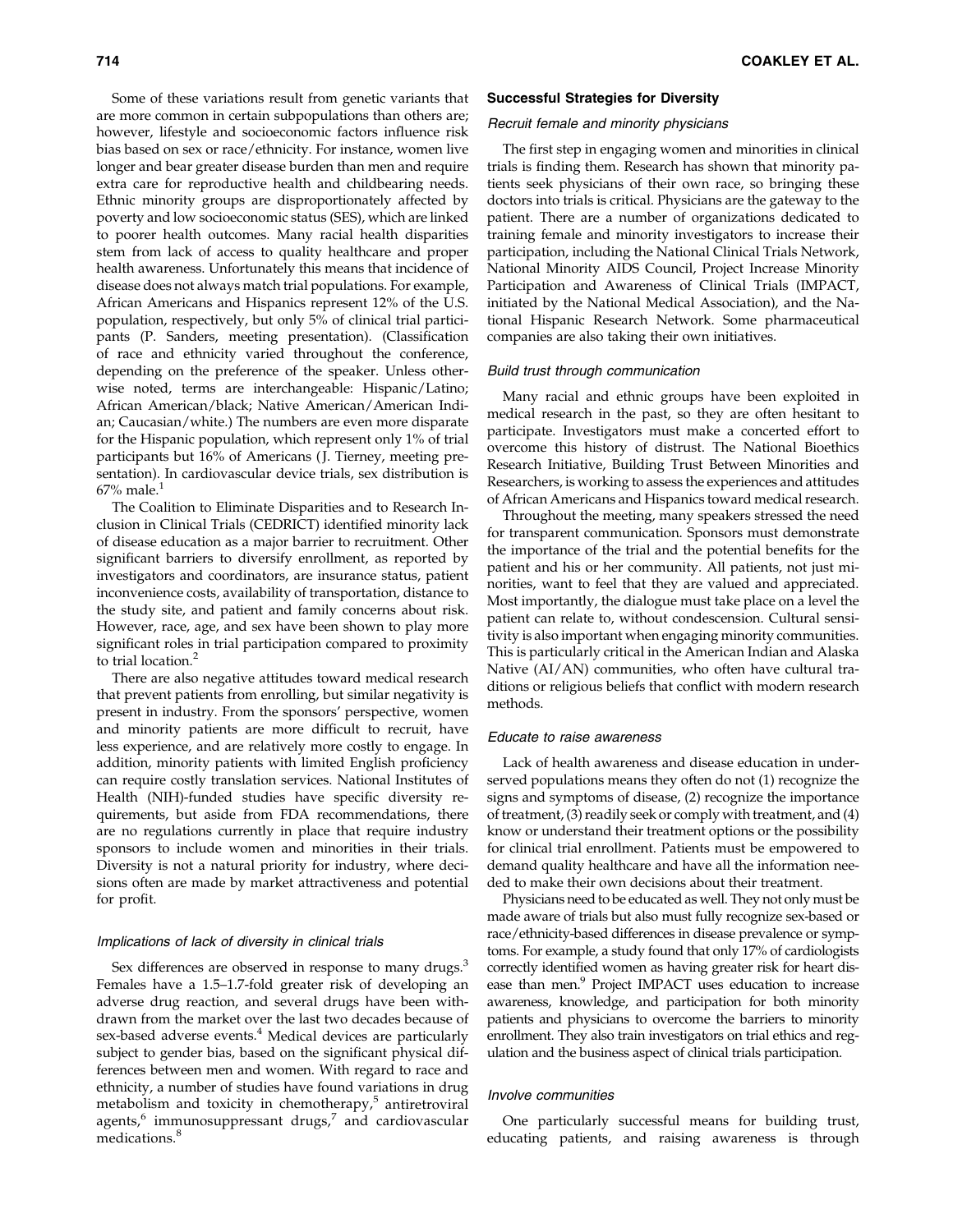## DIALOGUES ON DIVERSIFYING CLINICAL TRIALS 715

community-based participatory research (CBPR). Trial sponsors and investigators are developing new paths to diversity by eliciting the support of trusted community leaders. In this way, they can engage potential participants before they reach the doctor's office. A number of studies targeted African American participants through black churches, barbeques, community events, barbershops, and beauty salons. Eli Lilly is engaging community support through a Latino Advisory Board to help in their recruitment efforts, and CBPR approaches in AI/AN communities have sought approval from tribal leaders to legitimize their efforts. Other success stories include the Gender, Race, and Clinical Experience (GRACE) study, SisterTalk Hartford, the Healthy Black Family Project, Project IMPACT's Alliance for Clinical Trial Trustworthiness in Our Neighborhoods (ACTTION) plan, and the Stop Atherosclerosis in Native Diabetics (SANDS) trial.

#### Recommendations

Investigators and sponsors can learn from the effective recruitment efforts of the groups represented at this meeting. Many of the strategies are applicable across a wide range of studies, and each success story has provided some insight into the critical aspects surrounding women and ethnic/racial minority enrollment. Beyond these examples, there are broad changes to be made that have the potential to radically transform the face of clinical trial research beyond simple changes in recruitment methods.

#### Reexamine trial design and ethics

Improving trial diversity must begin at the design stages. Studies with single-sex cohorts, such as the Women's Health Initiative (WHI) and the Women's Ischemia Syndrome Evaluations study (WISE) have been successful. The Zip Code Analysis Project revealed that 80% of minorities reside in 20% of U.S. Zip codes.<sup>10</sup> Sponsors can use this information to carefully select trial sites based on geographic distribution of ethnic/racial minority patients and physicians, keeping in mind the prevalence of the disease in that region.

The Eliminating Disparities in Clinical Trials (EDICT) Publications Working Group identified the possibility to influence trial design and diversity through more stringent requirements for population diversity in scientific publications. If journal editors and reviewers begin to demand change, the research establishment will follow.

Ethics must adapt in time with technologic advances. Current ethical standards for informing patients and gaining consent are not adequate in communities with limited English proficiency or that have cultural traditions that conflict with certain scientific methods. Genomics, in particular, will undoubtedly present difficulties and not just for ethnic/racial minorities. Community-driven strategies that emphasize collaborative efforts throughout the community and with investigators will ensure that both parties fully understand ethical and regulatory guidelines.

## Foster multisector collaborations

Biopharma industry leaders, such as Eli Lilly and Johnson & Johnson ( J&J), are already making strides in collaborating across sectors. They are both working with the National Medical Association and National Hispanic Medical Association, among others. J&J is making its TranSMART software and data-sharing consortia available in open-source format to allow for expansion of the network. EDICT is working to improve diversity policy changes, which they are acting on based on their discussion with the key stakeholders in medical product research and regulation.

## Incorporate new technology

Technology offers many tools, and scientists need to think outside the box and use everything at their disposal. Collaborations with the IT industry will be critical in facilitating collection, storage, access, analysis, and security of patient information and trial data. This is especially true if the data are to be used effectively in analysis of the effects of race/ ethnicity or sex/gender on clinical outcomes. The implementation of data standards across research bodies, industry, and regulatory agencies will increase speed and efficiency and facilitate data interpretation across platforms.

There is massive potential for web-based direct-to-participant (D2P) venues to revolutionize clinical trial research. Giving patients access to trials within the convenience of their own homes reduces overhead costs and eliminates geographical barriers, transportation costs, and scheduling difficulties. The National Clinical Trials Network Database of disease maps and physician information will help sponsors to advertise their trial, locate investigators, and pinpoint locations for trial sites in order to target populations most affected by the disease.

#### Adapt to the changing face of medicine

The changing face of medical research and development, from a blockbuster drug model to stratified medicine, could put the economic health of innovative biotechnology and the medical product industry at risk. Clinical trials are failing in greater numbers than ever, and the lack of return on investment could break the cycle of financial investment in drug research. Future research grants are also influenced by outcome trends. For instance, immunologic therapies and codevelopment of drugs and diagnostics are becoming more popular based on the successes of Herceptin<sup>®</sup> and Gleevec<sup>®</sup>.

As the field of genomics rapidly progresses, gene-gene interactions and subtle variations among racial groups could play a significant role in selecting treatment options with the most potential for success. Although the movement toward personalized medicine is an exciting prospect, there are warnings against overestimating the value of genetics, as the information is not fully valuable until it is compared against phenotypic data and outcomes. Clinical trials will have to analyze the data accordingly for greatest success.

#### Increase efficiency in regulation and review

FDA has recently released a strategic plan to advance regulatory science, which it believes is critical in creating a more cost-effective design for drug development.<sup>11</sup> FDA is working with industry to see how it can help American businesses confront challenges in the global market and stay in the United States. FDA can work on cross-training and educating small business leaders while still maintaining the necessary firewalls for being a regulator and protecting public health. Institutional Review Boards were accused of